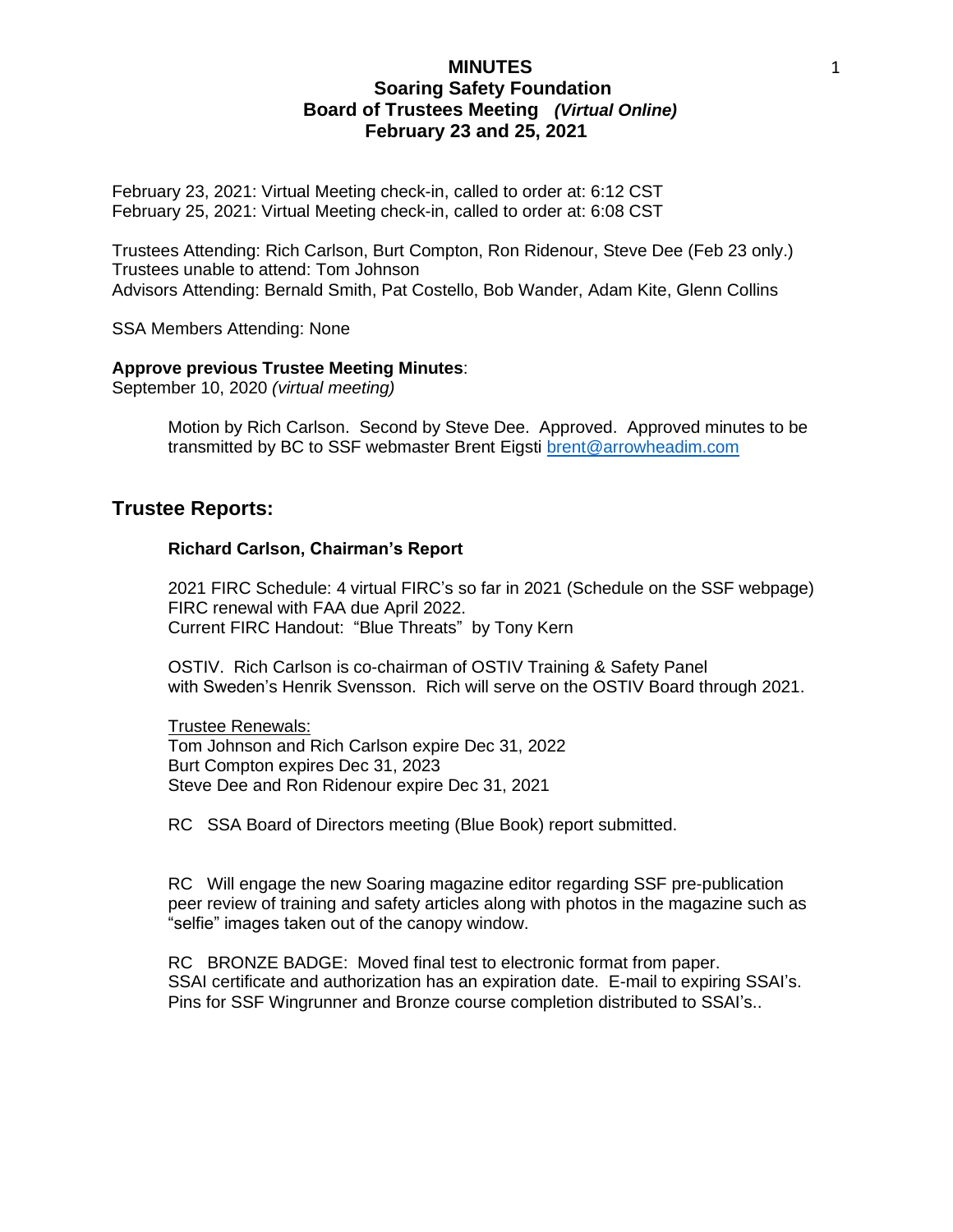### **Trustee Reports,** *continued:*

#### **Burt Compton**

"Could This Be You?" (formerly "Stop Crashing") mailers that describe the outreach programs of the SSF and SSF website resources. In 2021, two mailings of approximately 300 letters per mailing to all SSA Chapters (Clubs and Commercial Operators) and all SSA Directors and SSA State Governors.

#### Site Surveys:

2020: 12 Site Surveys conducted Utah, Texas, Ohio, Indiana, Illinois.

120 Site Surveys in 33 States conducted since 2001 including the USAF Academy Glider Program.

Common observations include poor launch point organization, poor use of checklists, marginal operations for "convenience" such as intersection takeoffs and downwind landings towards aircraft at the launch point. Slow to clear gliders from the landing area.

Lack of "club management" regarding club pilots and visiting pilots' pilot certificates, currency and proficiency. Inconsistent training technique by club CFIG's.

BC: Site Survey protocol change regarding total confidentiality.

E-mail follow ups to contact persons about specific issues documented and confirm implementation of changes. Lack of implementation will be noted. Repeat visits to sites may be necessary. Budget to be determined.

Articles. BC wrote one article ("Rusty Pilot") for SOARING magazine in 2020.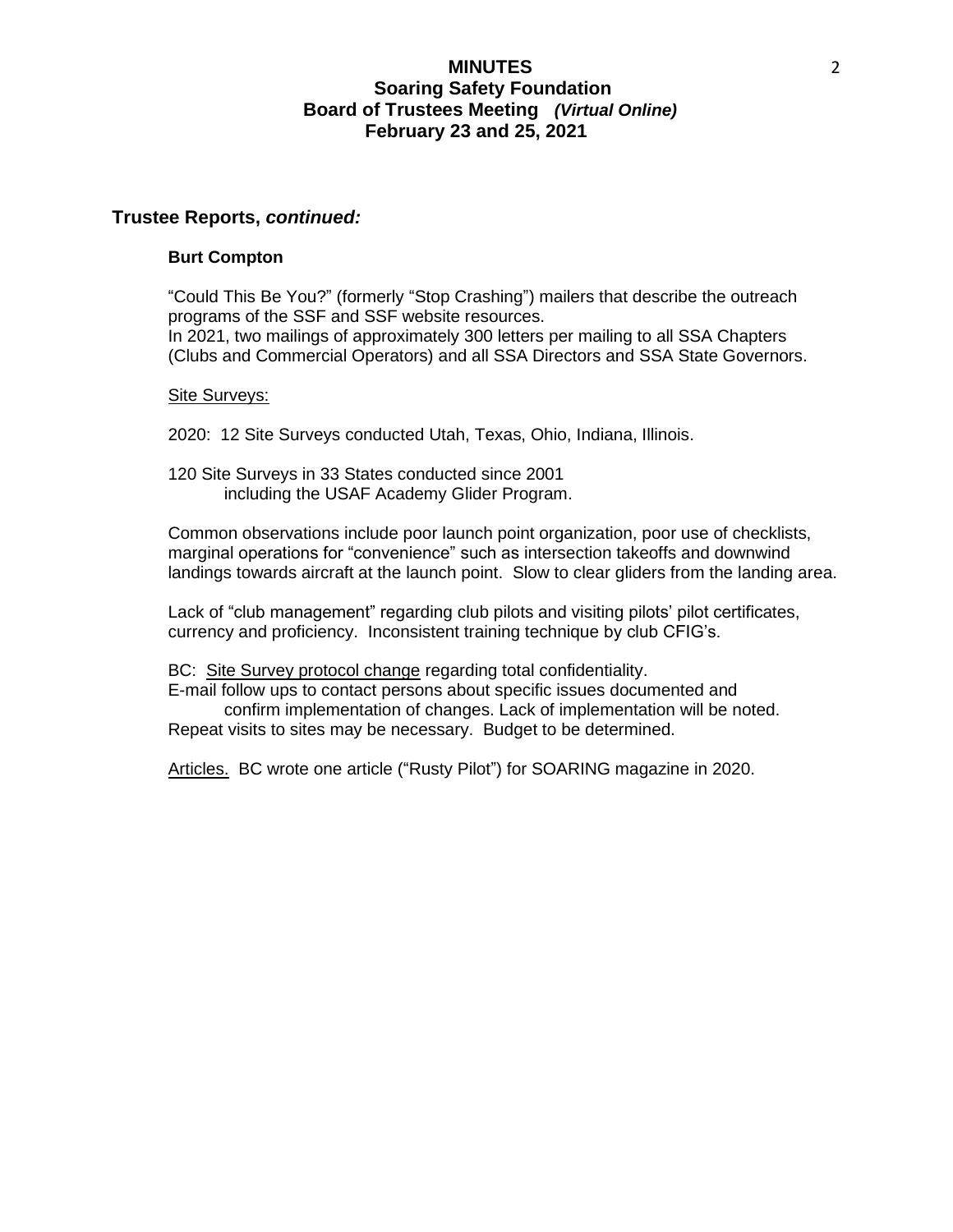## **Trustee Reports,** *continued:*

**Ron Ridenour, Treasurer's Report & Budget** (e-mailed to Trustees as separate files.) Motion to approve by Burt Compton. Second by Steve Dee. Approved Approved reports to be transmitted by RR to SSF webmaster Brent Eigsti: [brent@arrowheadim.com](mailto:brent@arrowheadim.com)

#### **Tom Johnson:**

Pins done for SSF Wingrunner Course and Bronze Badge completion sent to SSA HQ Hobbs.

XX SSF Safety Seminars in spring 2020. SSF programs advertising in SOARING, restarted February 2021 issue. SSAI 5 year Renewal reminder advert in SOARING. Postcards for FIRC's in 2021. Flight Time Data Postcards mailed February 2021. Attending working group of the General Aviation Joint Steering Committee. Involvement with NTSB on accident analysis.

#### **Steve Dee:**

Assisted at one FIRC, created the motorglider lesson for the new FIRC course, wrote two articles for Soaring, and commented on others' submissions.

## **Comments by SSF Advisors:**

Pat Costello: DPE's now covered under club and commercial operators' insurance. Webinars are trending to larger audiences rather than in-person seminars. Participation in SSA webinars with a 5 minute "commercial" promoting the SSF products.

Burt Compton to compose a brief outline of the Site Survey process.

- 1. Pre-Survey Advance communications.
- 2. Agenda of the survey day (pre-briefing / observations / debrief meeting.)
- 3. Post-survey Briefing at the site followed by a written report.
- 4. Two follow up e-mails / calls to check implementation of safety suggestions.

Bernald Smith: Expansion of SSA funded Scholarships for new CFIG's. SSF may fund 5% of the total CFIG scholarship grant.

Bob Wander: Site Surveys must support the newer club safety officers with written reports and follow ups.

Recognition item for people who visit the SSF website multiple times.